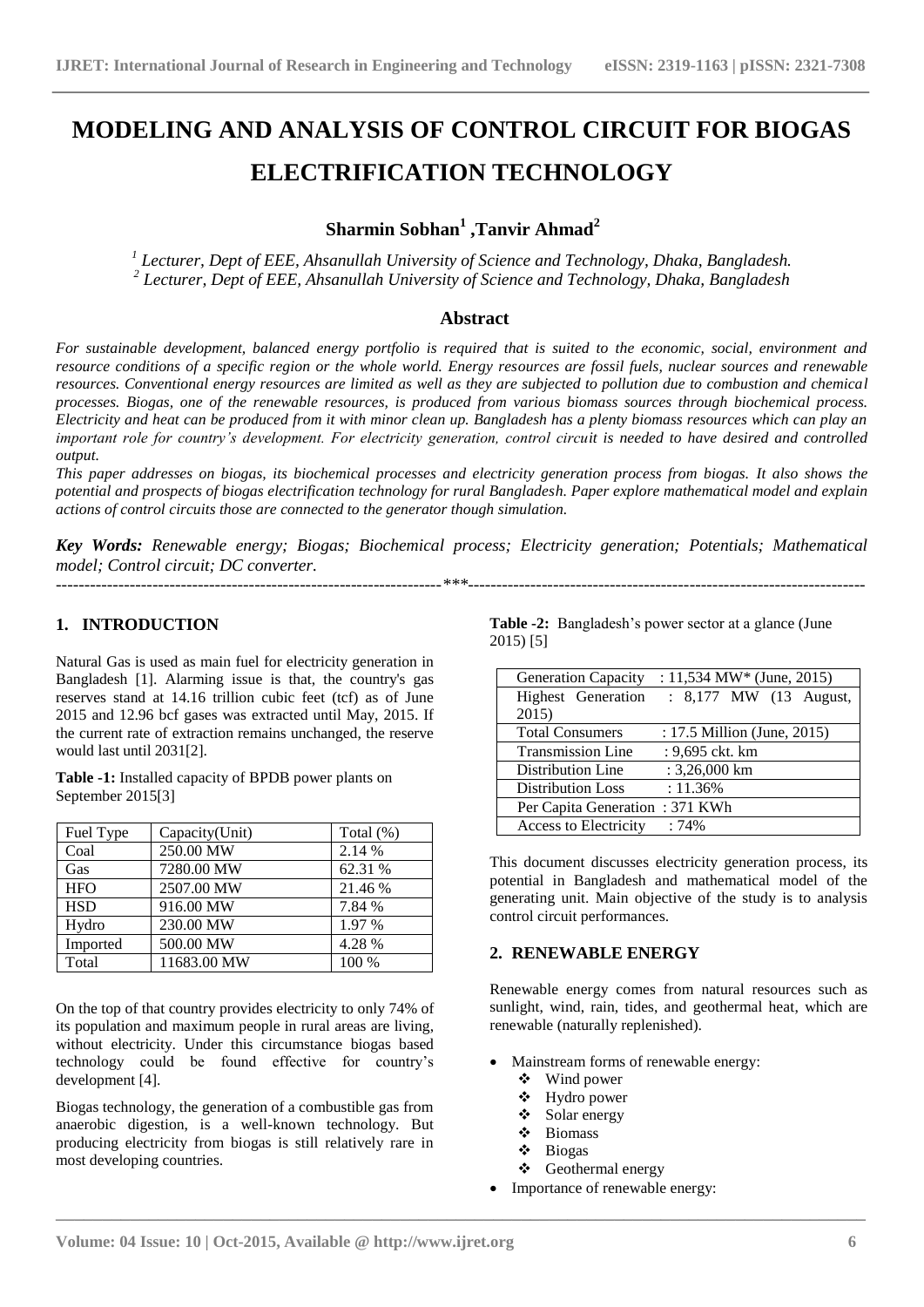- $\bullet$  Environmental Benefits<br>
Energy for next generat
- $\triangle$  Energy for next generation<br>  $\triangle$  Iobs and the Economy
- $\bullet$  Jobs and the Economy<br>  $\bullet$  Energy Security
- Energy Security

#### **3. BIOGAS**

Biogas is a flammable gas that accrues from the fermentation of biomass in biogas plants. Biogas can be produced utilizing anaerobic digesters. These plants can be fed with energy crops such as maize silage or [biodegradable](http://en.wikipedia.org/wiki/Biodegradable_waste)  [wastes](http://en.wikipedia.org/wiki/Biodegradable_waste) including sewage sludge and food waste [6]. During the process, an air-tight tank transforms waste into methane that can be used for heating, electricity, and many other operations that use any variation of an internal combustion engine.

#### **3.1 Biogas Composition**

| <b>Typical Composition of Biogas</b> |                            |           |  |  |  |
|--------------------------------------|----------------------------|-----------|--|--|--|
| Compound                             | <b>Chemical Properties</b> | $\%$      |  |  |  |
| Methane                              | $CH_4$                     | 50-75     |  |  |  |
| Carbon                               | CO <sub>2</sub>            | $25 - 50$ |  |  |  |
| dioxide                              |                            |           |  |  |  |
| Nitrogen                             | $N_{2}$                    | $0-10$    |  |  |  |
| Hydrogen                             | H <sub>2</sub>             | $0-1$     |  |  |  |
| Hydrogen                             | $H_2S$                     | $0 - 3$   |  |  |  |
| sulphide                             |                            |           |  |  |  |
| Oxygen                               | J٠                         | $0 - C$   |  |  |  |

**Table -3:** Biogas Composition

Depending on temperature, there are two key processes [7]:

- $\bullet$  [Mesophilic](http://en.wikipedia.org/wiki/Mesophilic) digestion (between 20 $\degree$ C and 40 $\degree$ C).
- $\div$  Thermophilic digestion(above 40°C)

#### **3.2 Biological and Chemical Stages**

The overall process can be described by the chemical reaction, where organic material such as glucose is biochemically digested into carbon dioxide  $(CO<sub>2</sub>)$  and methane  $(CH<sub>4</sub>)$  by the anaerobic microorganisms.

$$
C_6H_{12}O_6 \rightarrow 3CO_2 + 3CH_4
$$

Anaerobic decomposition of organic compounds is conducted in close cooperation of specialized bacteria of different types, including mostly hydrolyzing, digestive, acetogenic, homoacetogenic, sulfate-reducing (VI) and methanogenic bacteria.

There are four key biological and chemical stages of anaerobic digestion [7]:

- [Hydrolysis](http://en.wikipedia.org/wiki/Hydrolysis)
- Acidogenesis
- ❖ [Acetogenesis](http://en.wikipedia.org/wiki/Acetogenesis)<br>❖ Methanogene
- [Methanogenesis](http://en.wikipedia.org/wiki/Methanogenesis)





#### **3.3 Energy Content**

**Table -4**: Energy Contents in Different Substrates [8]

| <b>Substrates</b>                | K Wh/Ton |  |
|----------------------------------|----------|--|
| Cow dung                         | 140      |  |
| Manure from pigs                 | 180      |  |
| Manure from poultry              | 450      |  |
| Gras                             | 810      |  |
| Waste from fruits and vegetables | 950      |  |
| Household food waste             | 1.300    |  |
| Food waste from restaurants      | 1.300    |  |
| Waste from slaughterhouses       | 2.000    |  |
| Pure carbohydrates/sugar         | 3.900    |  |
| Proteins                         | 4.900    |  |
| Fat                              | 8.500    |  |

#### **3.4 Electricity Generation Process From Biogas**



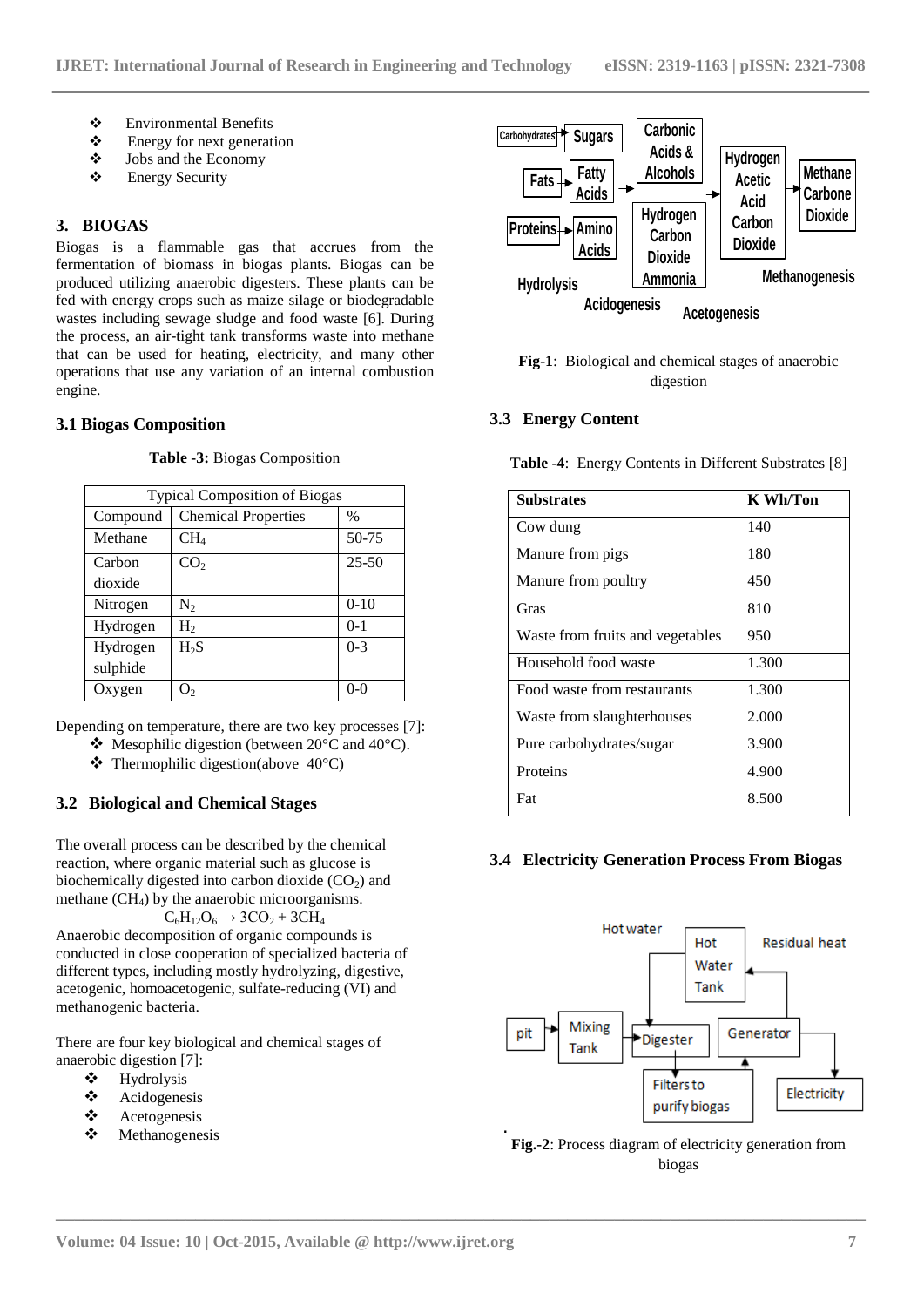- Pit is used to Store the biomass resouces.
- Mixing Tank is used to mix water and biomass resources. Different mixing percentages are needed for different substrates.
- Digester is the place where biochemical reactions are take place and as a result biogas is produced
- H2S and moisture removal filters are used to cleap up produced gas.
- Generator produces electricity.Heat produced by the generator can be used at the hot water tank that is connected to the digester to maintain required temperature.

#### **3.5 Types of biogas plants**

- Floating cover digester
- Fixed cover digester
- The Balloon or Plastic Cover digester:
- $\triangle$  Fiber glass biogas plant

# **4. Biogas potential in Bangladesh**

Biogas mainly from animal and MSW may be one of the promising renewable energy resources for Bangladesh. MSW contains an easily biodegradable organic fraction (OF) of up to 40%. It is a potential source to harness basic biogas technology for cooking, rural and urban electrification to provide electricity during periods of power shortfalls[9].

#### **Table-5**: Estimation of total biogas potential in Bangladesh [9]

*Cattle Dung*  1) Total cattle population of Bangladesh = 23 million 2) Dung available = 230 million Kg/day

- 3) Gas that may be obtained =  $3106$  million m3(Mm3)/year
- 4) (1 kg of dung yields  $= 0.037$  m3 gas, each cow yields
- $= 10$  Kg dung/day)

*Poultry Litter* 

- 1) Total poultry population (Chickens+ Ducks) of
- Bangladesh,  $(234+44) = 278$  million

2) Total poultry litter that may be obtained  $= 27.8$  million Kg/day

3) Gas that may be obtained  $= 750$  Mm3/year

4) (1 kg litter yields  $= 0.074$  m3 gas, each bird yields  $= 0.1$ Kg litter/day)

#### *Human Excreta*

1) Total human population of Bangladesh = 140 million 2) Excreta available = 56 million Kg/day 3) Gas that may be obtained  $= 1512$  Mm3/year 4) (1 kg excreta yields = 0.074 m3 gas, Excreta per person  $= 0.4$  Kg per day)

Therefore total biogas potential in the country  $= 53$ Mm $3$ /year.

Effectively using this waste, per day approximately 20.5 MWh electricity could be generated, which may play a significant role in country's energy situation.

# **5. MATHEMATICAL MODEL**



**Fig-3**: Mathematical model of biogas electrification technology

- Eg=generated emf [\(emf induced](http://www.electricaleasy.com/2014/02/faradays-law-and-lenzs-law-of.html) in any parallel path in armature)
- IA=Armature current
- IF=Field current
- IL=Load current  $IA=II+IF$
- VL=Load Voltage
- VF=field terminal voltage Eg=VL+IA\*RA;
- $\emptyset$  = flux/pole in Wb (weber)
- $Z =$  total no. of [armature conductors](http://www.electricaleasy.com/2012/12/armature-winding-of-dc-machine.html)
- $P = no$ . of [generator](http://www.electricaleasy.com/2012/12/basic-construction-and-working-of-dc.html) poles
- $A = no$ . of parallel paths in armature =p (for simplex lap wound)  $=$  2 (for simplex wave wound)
- $N =$  rotational speed of armature in revolutions per min. (rpm)

$$
\text{generated emf}, \quad E_g = \frac{P \phi N Z}{60 A}
$$



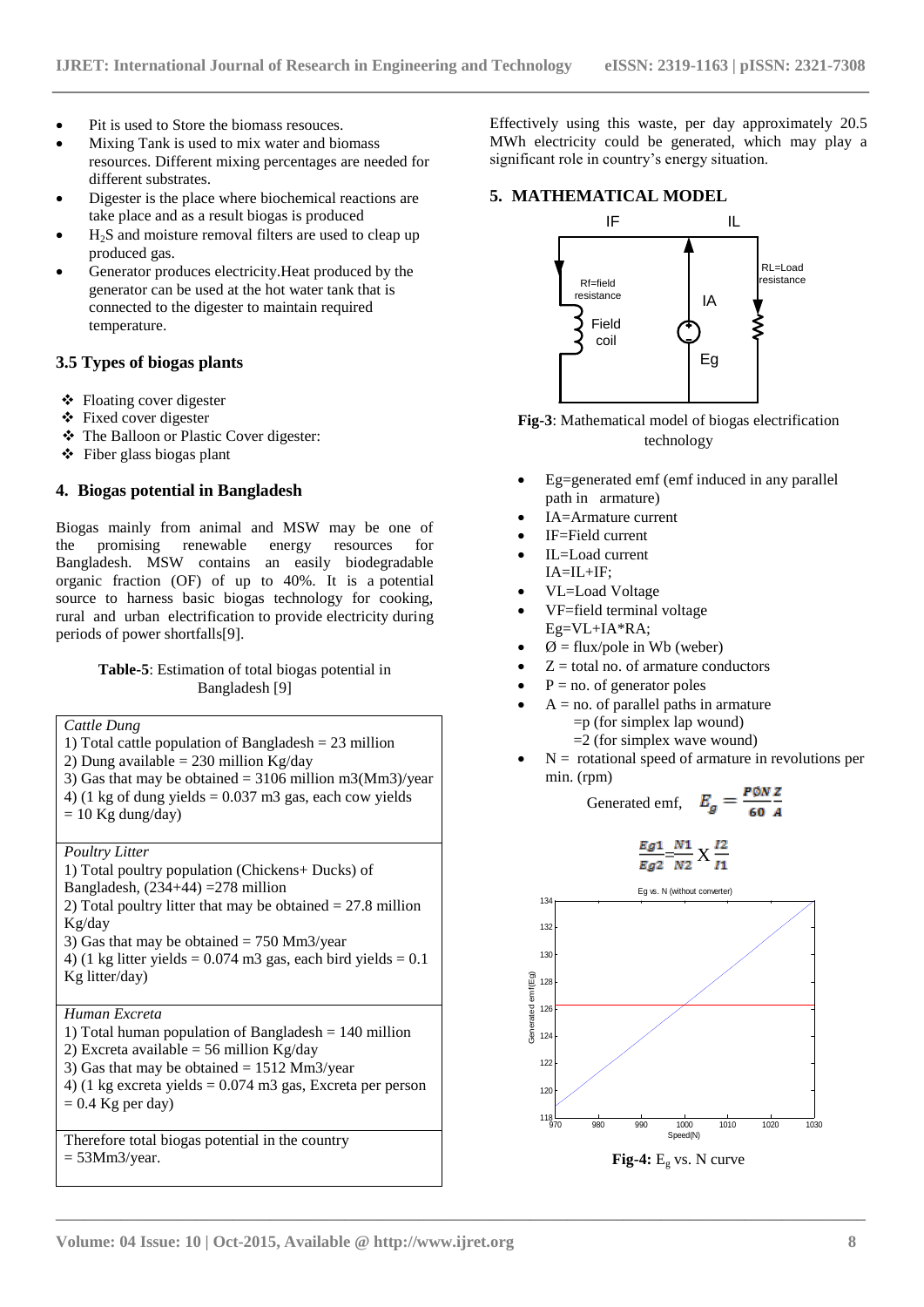

Fig-5:  $V<sub>L</sub>$  vs. N curve

# **6. CONTROL CIRCUIT ANALYSIS**

The normal speed of an electric power generator is maintained by a control system that balances the demand on the generator and the steam supplied to the generator, in reference to the power system frequency.

In the event when the load voltage fluctuated from the desired value, the control system is designed to recover the load voltage simultaneously to get the desired controlled output from the generator.

#### **6.1 Buck Converter**



**Fig-6:** Generator along with buck converter



**Fig-7:**  $V_L$  vs. N Curve (Buck)



**Fig-8:** Algorithm for Buck controlled circuit

If the load voltage is increased from desired value, this control circuit will reduced it by changing duty cycle to protect load from over voltages.

Duty cycle= $\frac{Voutput}{V}$ Vinput

#### **6.2 Buck-Boost Converter**



**Fig-9:** Generator along with Buck-Boost converter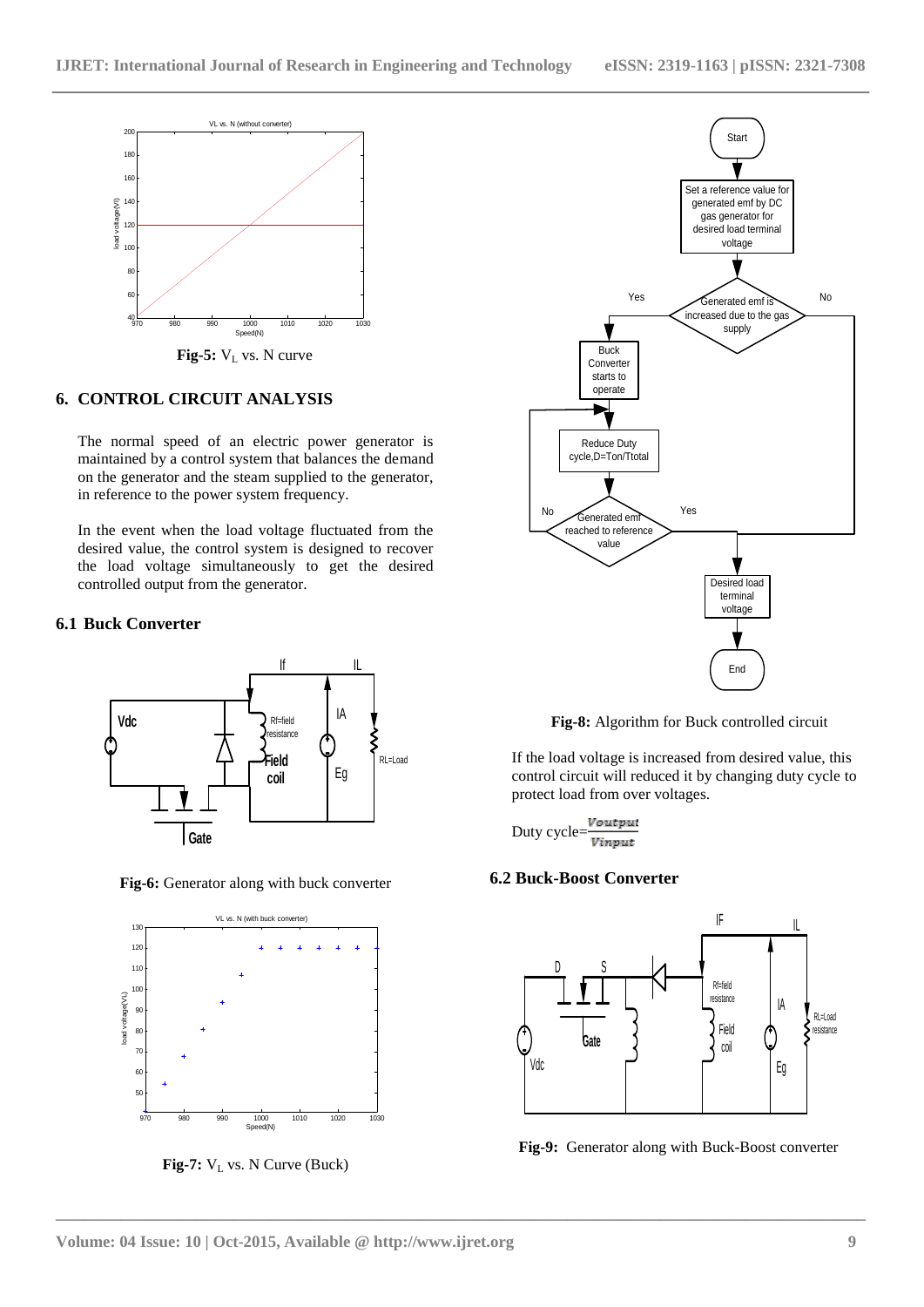

Fig-10: V<sub>L</sub> vs. N Curve (Buck-Boost)



**Fig-11:** Algorithm for Buck-Boost controlled circuit

If the load voltage is increased or decreased from desired value, this control circuit will simultaneously reduced it or increased it by changing duty cycle to protect load from voltage fluctuations.

Duty cycle =  $\frac{Voutput}{Voutput+Vinput}$ 

# **6.3 Duty cycle**

A duty cycle is the percentage of one [period](https://en.wikipedia.org/wiki/Frequency) in which a signal is active. A period is the time it takes for a signal to complete an on-and-off [cycle.](https://en.wikipedia.org/wiki/Turn_(geometry))

on time of the signal

X 100%  $D = \frac{D}{Total time period of the signal}$ 

#### **6.4 Overview of the whole system**



**Fig-12:** Overview of the whole System

# **7. OBSERVATION:**

**Table-6**: Output of mathematical model and control circuits.

| Without converter |            |          | Simulation is done      |              |
|-------------------|------------|----------|-------------------------|--------------|
|                   |            |          | considering 120 volt    |              |
|                   |            |          | is the desired level of |              |
|                   |            |          | terminal voltage of     |              |
|                   |            |          | the generator           |              |
| Speed of          | Generated  | Terminal | Terminal                | Terminal     |
| the prime         | $emf(E_g)$ | voltage  | voltage                 | voltage      |
| mover(N)          |            | $(V_L)$  | $(V_L)$                 | $(V_L)$      |
| r.p.m             |            |          | With                    | With         |
|                   |            |          | <b>Buck</b>             | Buck-        |
|                   |            |          | converter               | <b>Boost</b> |
|                   |            |          |                         | converter    |
| 970               | 118.8244   | 41.4000  | 41.4                    | 120          |
| 975               | 120.0525   | 54.5000  | 54.5                    | 120          |
| 980               | 121.2870   | 67.6000  | 67                      | 120          |
| 985               | 122.5278   | 80.7000  | 80                      | 120          |
| 990               | 123.7749   | 93.8000  | 93                      | 120          |
| 995               | 125.0283   | 106.9000 | 106                     | 120          |
| 1000              | 126.2880   | 120.0000 | 120                     | 120          |
| 1005              | 127.5540   | 133.1000 | 120                     | 120          |
| 1010              | 128.8264   | 146.2000 | 120                     | 120          |
| 1015              | 130.1051   | 159.3000 | 120                     | 120          |
| 1020              | 131.3900   | 172.4000 | 120                     | 120          |
| 1025              | 132.6813   | 185.5000 | 120                     | 120          |
| 1030              | 133.9789   | 198.6000 | 120                     | 120          |